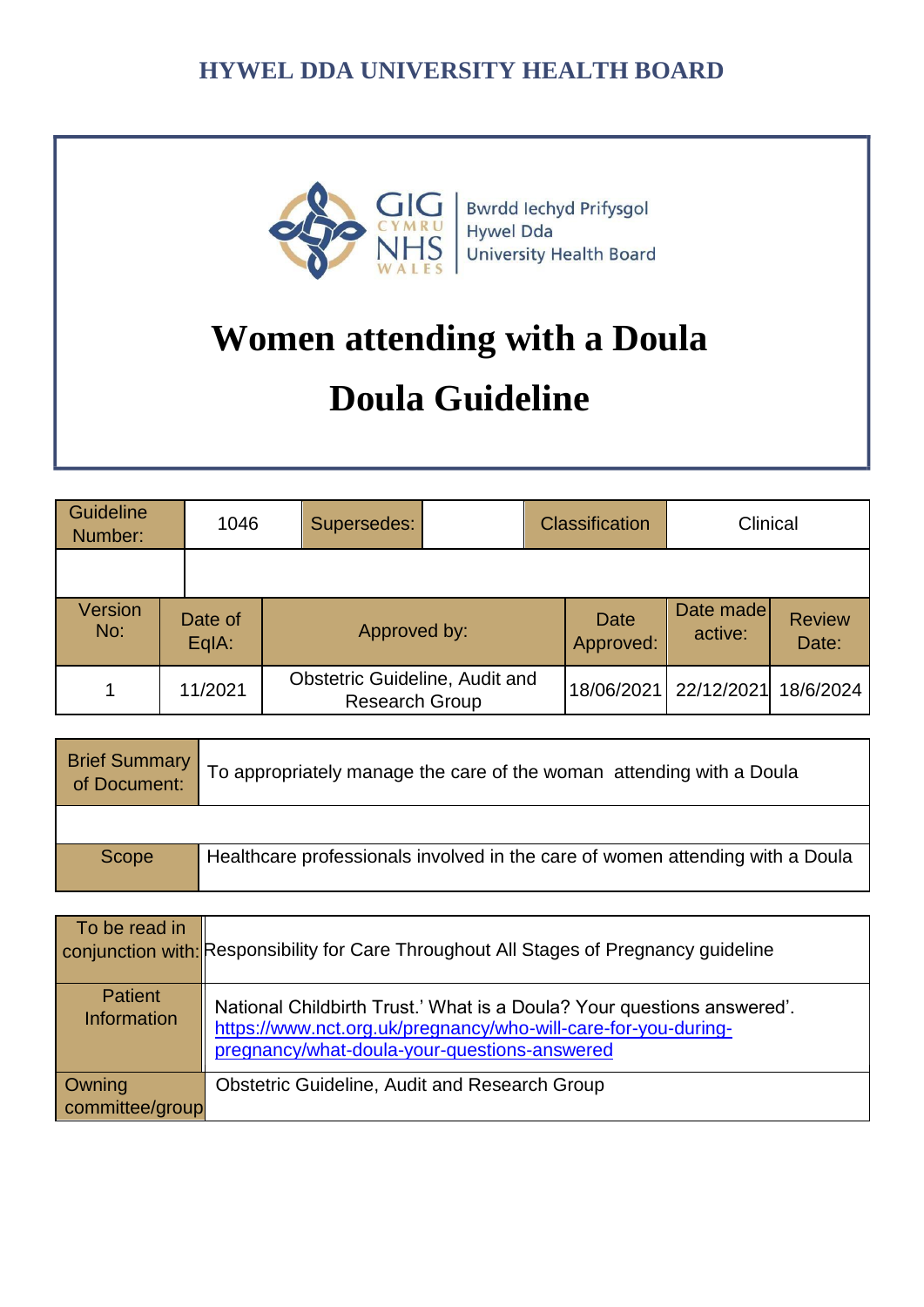| Reviews and updates |                        |                   |  |  |
|---------------------|------------------------|-------------------|--|--|
| Version<br>no:      | Summary of Amendments: | Date<br>Approved: |  |  |
|                     | Guideline update       | 18/6/2021         |  |  |

| Keywords | Doula,<br><b>Birth</b><br>attendant |
|----------|-------------------------------------|
|          |                                     |

## Contents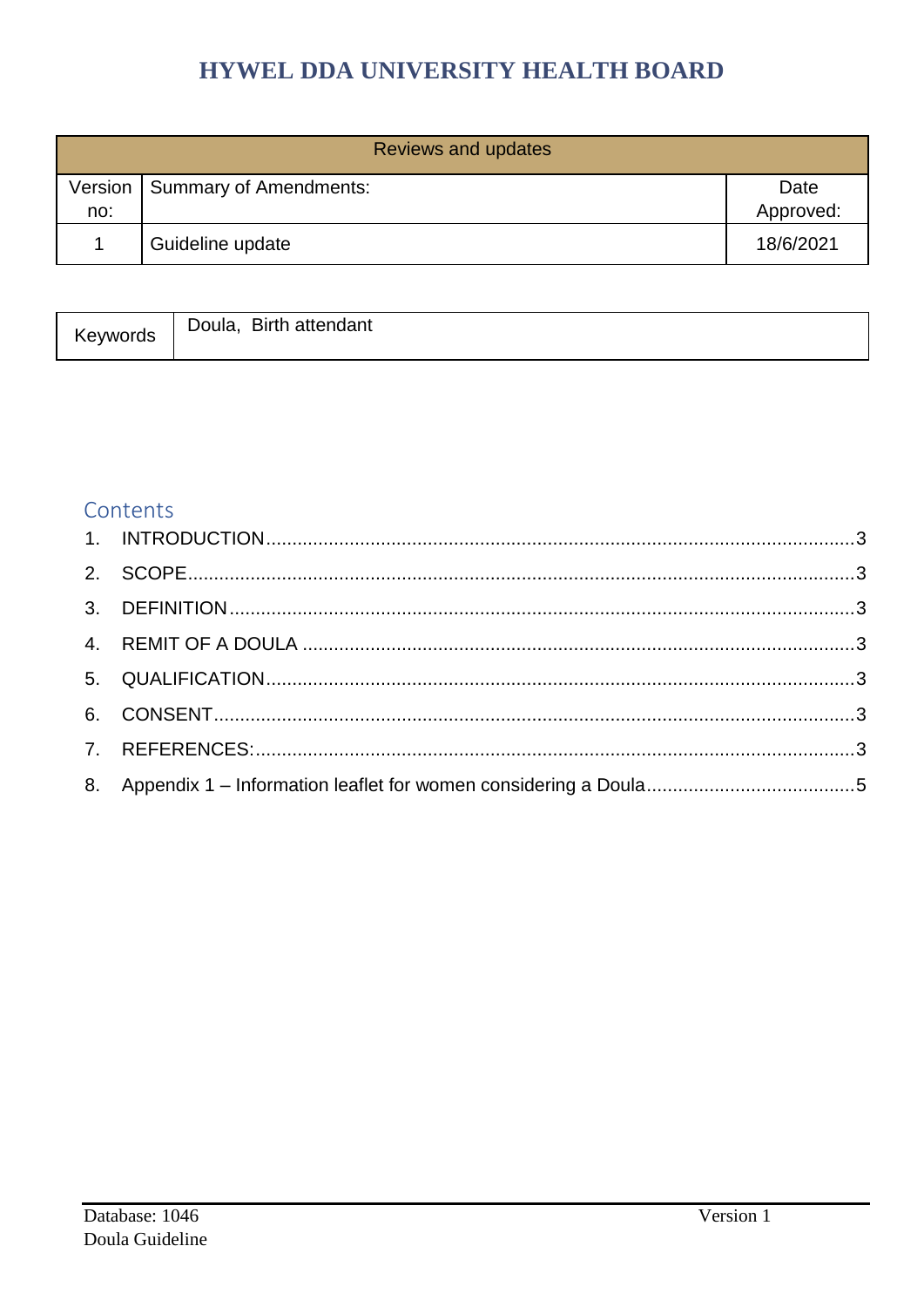## <span id="page-2-0"></span>**1. INTRODUCTION**

This pathway is for women wishing to attend with a Doula to ensure that the woman is fully informed of the role and remit of a Doula.

## <span id="page-2-1"></span>**2. SCOPE**

Healthcare professionals involved in the care of women attending with a Doula

#### <span id="page-2-2"></span>**3. DEFINITION**

A Doula supports women through labour and birth, and/or after she has her baby, they offer practical and emotional support but not advice, to the mother and/or parents, empowering them in their own choices (Doula UK 2019).

#### <span id="page-2-3"></span>**4. REMIT OF A DOULA**

A Doula does not perform clinical, midwifery or medical tasks, diagnose medical conditions or give medical advice. They are there in a solely supportive role. A woman will assume the responsibility for decisions made re the birth, parenting style or feeding method that she feels is right for her and her baby.

#### <span id="page-2-4"></span>**5. QUALIFICATION**

Doula's are not legally required to have training, they may or may not have any qualifications. However, doulas should disclose their doula education and experience, and should not mislead clients or other birth professionals at any time. Doulas do not perform clinical, midwifery or medical tasks, diagnose medical conditions or give medical advice, whilst working as a doula, even if trained as a health professional.

#### <span id="page-2-5"></span>**6. CONSENT**

Legally midwives and doctors have to speak directly to a woman when gaining consent; this is a requirement of their professional code of conduct (NMC, 2018. GMC, 2020). Midwives and doctors have a professional responsibility to explain any care they are suggesting so that women have an opportunity to question and, understand what is being suggested and to give or not give informed consent, either for herself or her baby.

#### <span id="page-2-6"></span>**7. REFERENCES:**

Doula UK. 2019. ' Doula UK Code of Conduct'. Available at : [https://doula.org.uk/doula-uk](https://doula.org.uk/doula-uk-code-of-conduct/)[code-of-conduct/](https://doula.org.uk/doula-uk-code-of-conduct/)

National Childbirth Trust.' What is a Doula? Your questions answered'. Available at [https://www.nct.org.uk/pregnancy/who-will-care-for-you-during-pregnancy/what-doula-your](https://www.nct.org.uk/pregnancy/who-will-care-for-you-during-pregnancy/what-doula-your-questions-answered)[questions-answered](https://www.nct.org.uk/pregnancy/who-will-care-for-you-during-pregnancy/what-doula-your-questions-answered)

TOMMY'S, 'What is a Doula?'. 2020. Available from: [https://www.tommys.org/pregnancy](https://www.tommys.org/pregnancy-information/labour-birth/labour-and-birth-faqs/what-doula)[information/labour-birth/labour-and-birth-faqs/what-doula](https://www.tommys.org/pregnancy-information/labour-birth/labour-and-birth-faqs/what-doula)